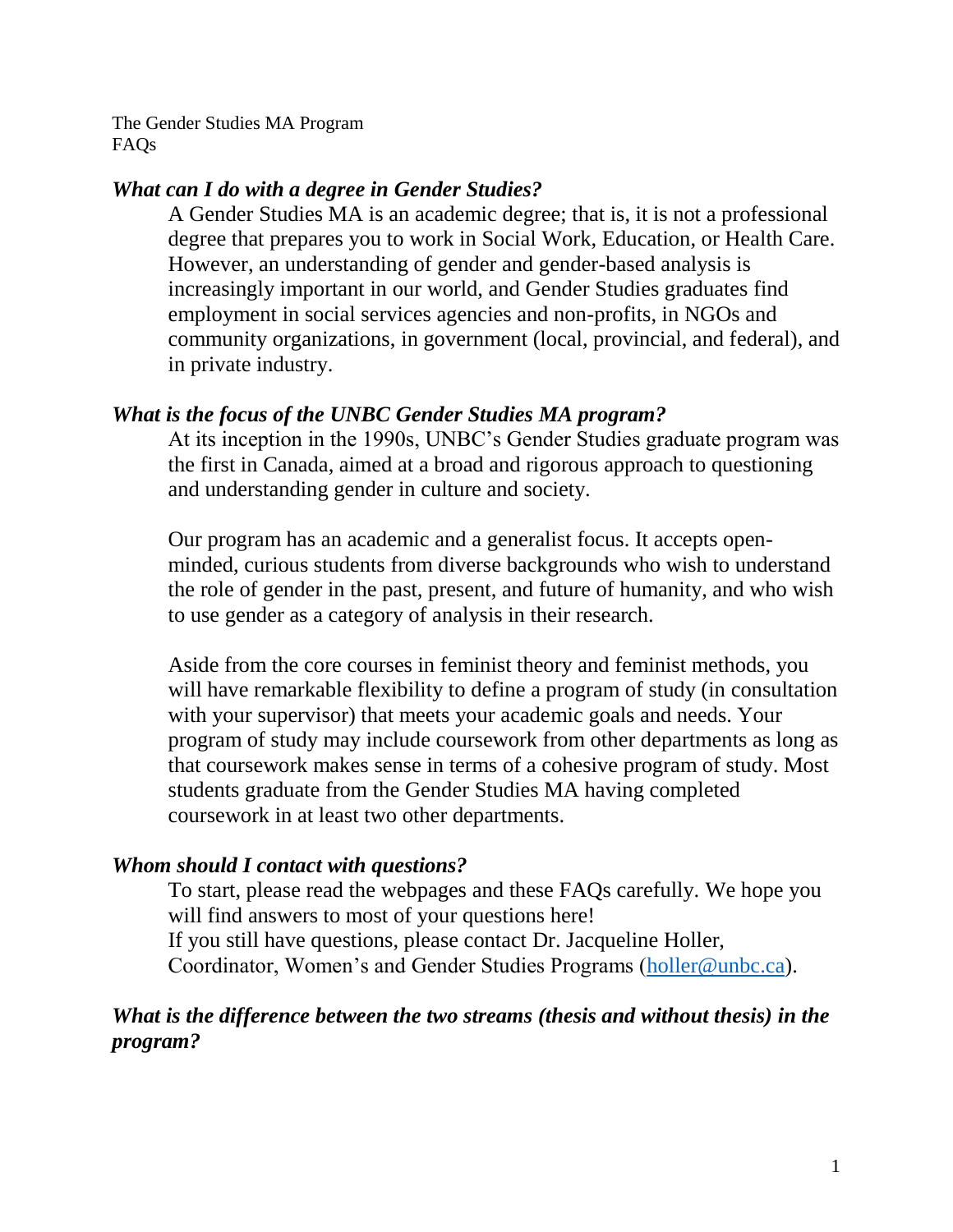Our program offers a thesis stream and a without-thesis or coursework stream. Students in the thesis stream complete five courses plus a nine-credit thesis. Students in the without-thesis or coursework stream complete seven courses plus the major paper. Both programs total 24 credit hours.

The thesis is a substantial (100-page) piece of work based on original research or fieldwork. Students must have a supervisory committee to guide their thesis work; before commencing their research, students must complete and defend a thesis proposal.

The thesis itself is defended before the committee and an external examiner who is expert in the field. The thesis does not receive a grade; it is passed or failed.

The major paper is approximately 45 pages long and does not require primary research. The major paper can be a literature review or application of one theory or body of secondary research to a novel field; it can also be an investigation of a novel research question based on the extant secondary literature.

Students in the without-thesis stream do not require a supervisory committee; their work is assessed by the supervisor only and is assigned a letter grade.

Each program has its strengths. Students in the without-thesis stream tend to complete their programs a semester or two ahead of those who complete theses, and have opportunity to take more courses than those in the thesis stream. However, students in the thesis stream receive a more thorough training in research processes and protocols, for example by going through the Research Ethics Board application process and by completing original (primary) research.

### *Is the Gender Studies MA offered online?*

The GNDR MA is a face-to-face offering. No online degree is offered. In fall 2020 and winter 2021, courses were offered online because of the COVID-19 pandemic, but the degree is normally offered on the Prince George campus of UNBC.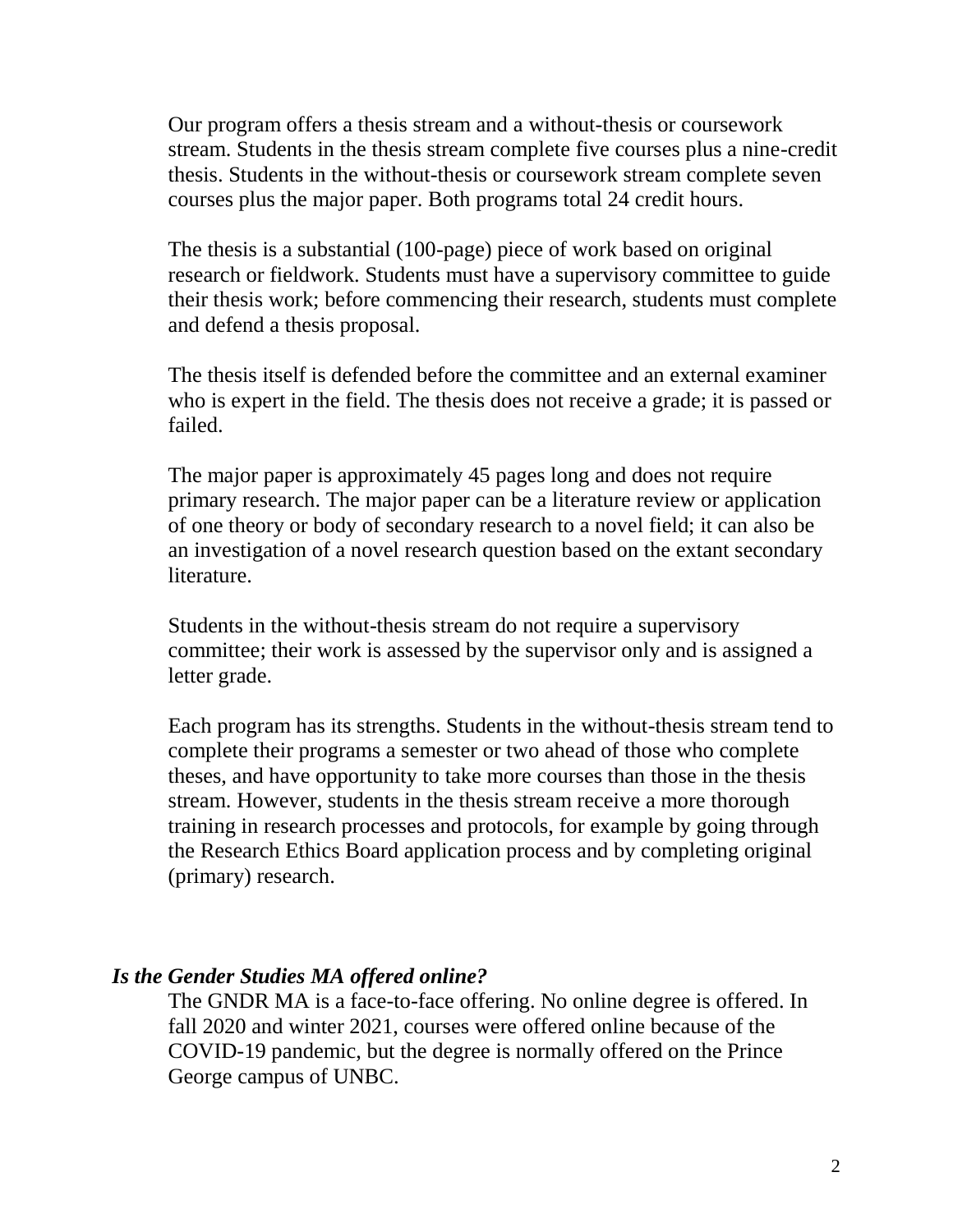### *How do I find a supervisor?*

Students are currently required to identify a potential supervisor before applying. We ask that you consult the list of faculty available [here](https://www2.unbc.ca/gender-studies/faculty-0) and contact a prospective supervisor before applying. You may have more success in finding a supervisor if you are flexible with regard to your thesis topic. Should you be unsuccessful in finding a supervisor, please consult Coordinator Dr. Holler.

**Note:** Because of limited supervisory capacity, students may be admitted to either thesis or coursework programs. Students admitted to the coursework program may apply to transfer into the thesis program based on performance in coursework and the availability of an appropriate supervisor.

### *What are the requirements for admission?*

The requirements for admission to graduate programs are listed [here.](https://www.unbc.ca/calendar/graduate/admissions) In addition, please see the application checklist [here.](https://www.unbc.ca/apply/graduate/ma-international-studies) For admission, the GNDR MA program requires a completed bachelor's degree, preferably in Social Sciences or Humanities. While the minimum GPA for admission to UNBC is 3.0, we generally look for GPAs of 3.5 or higher (exceptions may be made in the case of mature-student admission where a candidate has significant professional experience related to gender).

# *Are GRE scores required for application?*

No.

# *Can you review my documents before I apply to let me know whether I am likely to get in?*

We receive applications from all over the world, making the assessment of documents and calculation of GPAs a complex matter. GPAs are carefully calculated by UNBC administrative staff with expertise in this area.

At the program level, we assess all candidates for admission in a given semester at once, with all members of the program contributing to the assessment. Therefore, we cannot pre-approve candidates.

#### *Who can serve as a referee?*

Academic references are required. Ideally, all three of your referees will be holders of academic positions who can speak to your academic qualifications. However, in some cases a professional reference can be added where only two academic references are available. Try to select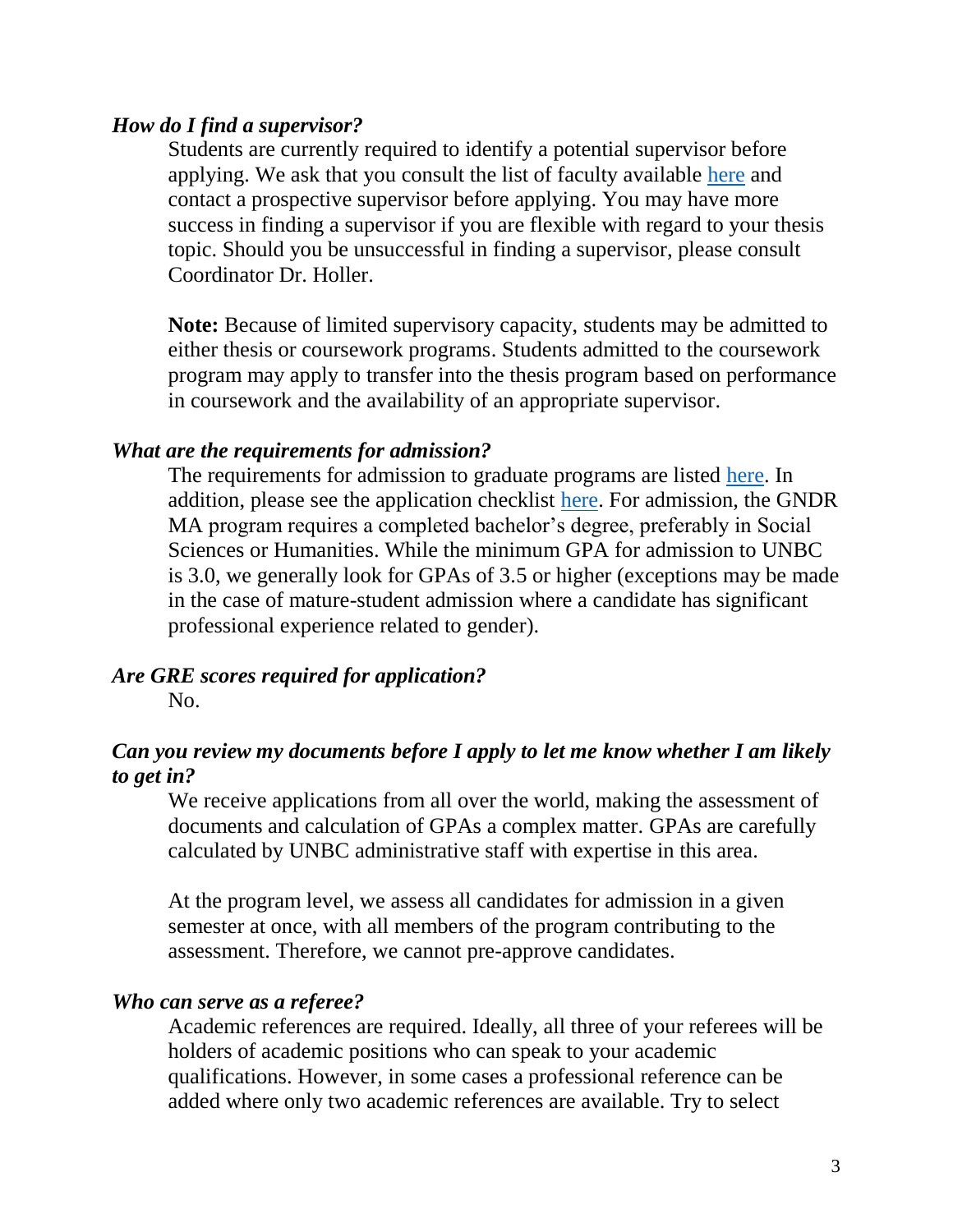professors who know you well enough to comment on your ability to complete a graduate degree.

#### *How long should my Statement of Interest be?*

The Statement of Interest should be between 300 and 600 words long. The most effective statements detail the applicant's educational and professional history, academic interests and educational goals, and professional aspirations.

Your Statement of Interest should also detail (1) how you believe UNBC's Gender Studies MA aligns with your goals and (2) the specific coursework and research you hope to undertake whilst completing the program.

# *Can someone from the program review or proofread my Statement of Interest before I submit it?*

The program will not review or proofread Statements of Interest. In fact, we urge you to submit a candid and clear statement that is entirely your own work. This will help us to assess your application.

# *How do I know if my degree is appropriate for admission?*

As an interdisciplinary program, the Gender Studies MA program considers any humanities or social-sciences degree an appropriate preparation for admission. Most of our applicants have first degrees in English, Political Science, Psychology, or other social-sciences and humanities disciplines. However, as part of the admission process, we consider the candidate's preparation in relation to her or his Statement of Interest and proposed program of study. For some students, a natural-sciences or professional degree may be an appropriate first degree depending on the proposed area of study.

#### *My first degree is not in the Arts or Social Sciences. Can I apply?*

Again, for some students, a degree in the natural, physical, or applied sciences or the health professions may be a very appropriate preparation for an Gender Studies MA. For example, a student interested in studying gender and health policy may be very well served by an undergraduate degree in Nursing, while a student interested in ecofeminism may be very well prepared by a degree in Biology, Environmental Science, or Ecosystem Science. When you draft your Statement of Interest, however, make sure to articulate how your first degree has prepared you for study in Gender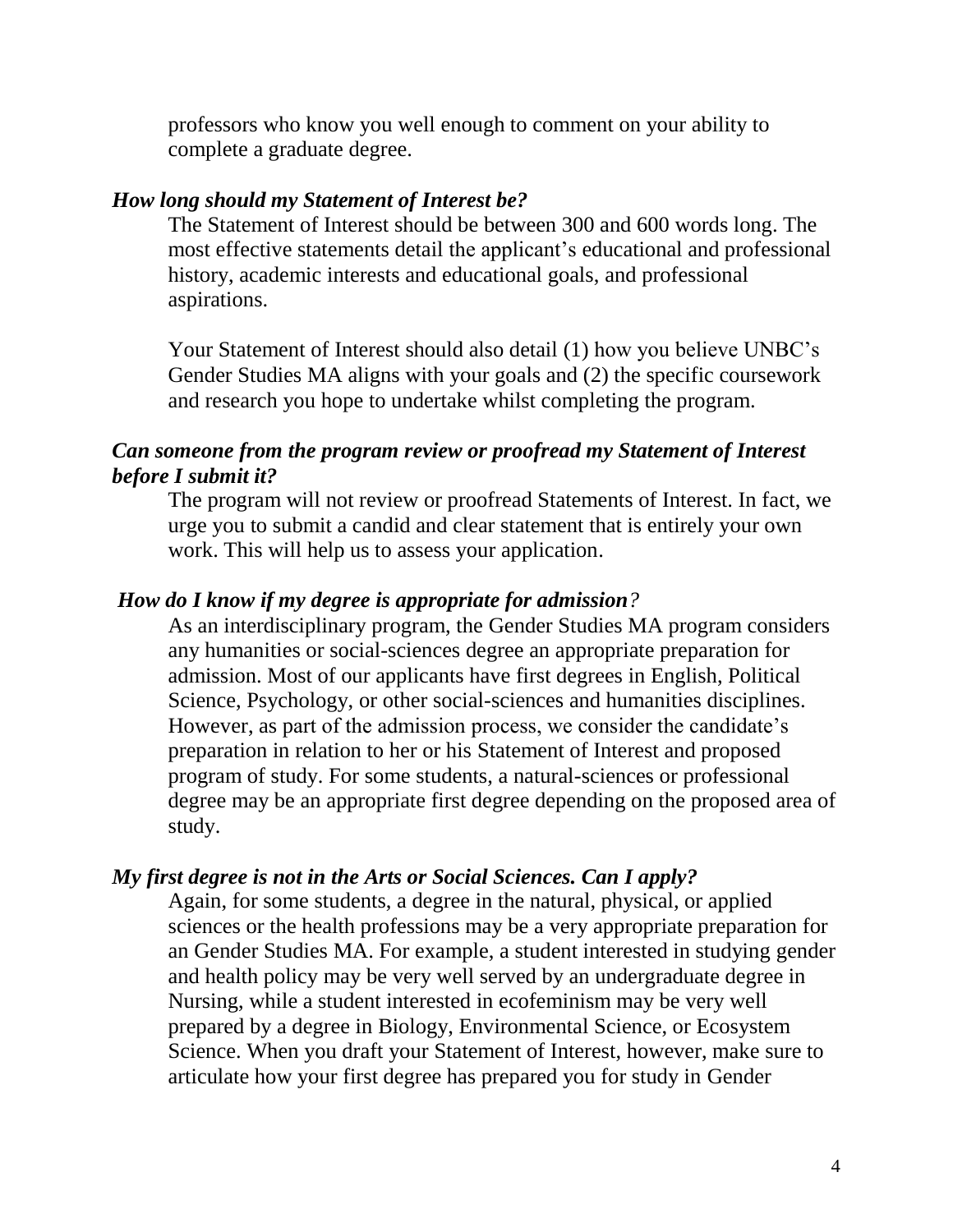Studies, with particular attention to skills that are translatable to our program.

*I am a mature student. Do I qualify for mature student conditional admission?*  Conditional admission as a mature student is an exceptional pathway to entry offered to candidates who have weaker academic records but who possess significant professional or volunteer expertise in an area related to gender studies.

Academic regulation 1.4 of the [Graduate Calendar](https://www.unbc.ca/calendar/graduate/admissions) stipulates that "*Five years after completion of a Baccalaureate degree as defined in 1.3.1, applicants whose academic record is such that they would not be admissible to a Master's program may be admitted conditionally as mature students, provided they are recommended by the appropriate Program. Such recommendations must be made in writing by the Program and approved by the Vice Provost Student Recruitment or designate. The minimum grade point average for admission to a Master's program as a conditionally admitted mature student is 2.67 ("B-").*

Note that this regulation does not apply to Master's degree holders.

# *I'm from a country where English is the main language of instruction. Do I need to submit proof of English-language proficiency?*

Students from certain countries and institutions where English is the language of instruction do not need to submit proof of English-language proficiency. Please check UNBC's [guidelines](https://www.unbc.ca/admissions/graduate/english-language-proficiency) and [list of exempted countries](https://www.unbc.ca/admissions/graduate/english-language-proficiency#exemptions)  [and institutions.](https://www.unbc.ca/admissions/graduate/english-language-proficiency#exemptions)

# *Will unofficial transcripts suffice for admission evaluation?*

Please see the admissions information listed [here.](https://www.unbc.ca/admissions/graduate/transcripts) Note that: "*For the purpose of the UNBC online application, applicants are welcome to upload unofficial transcripts from all post-secondary institutions attended as they can be used for evaluation, however, you need to make arrangements to have official transcripts sent directly from the issuing institution to UNBC by the application deadline*."

### *How much is tuition, and how much will my degree cost?*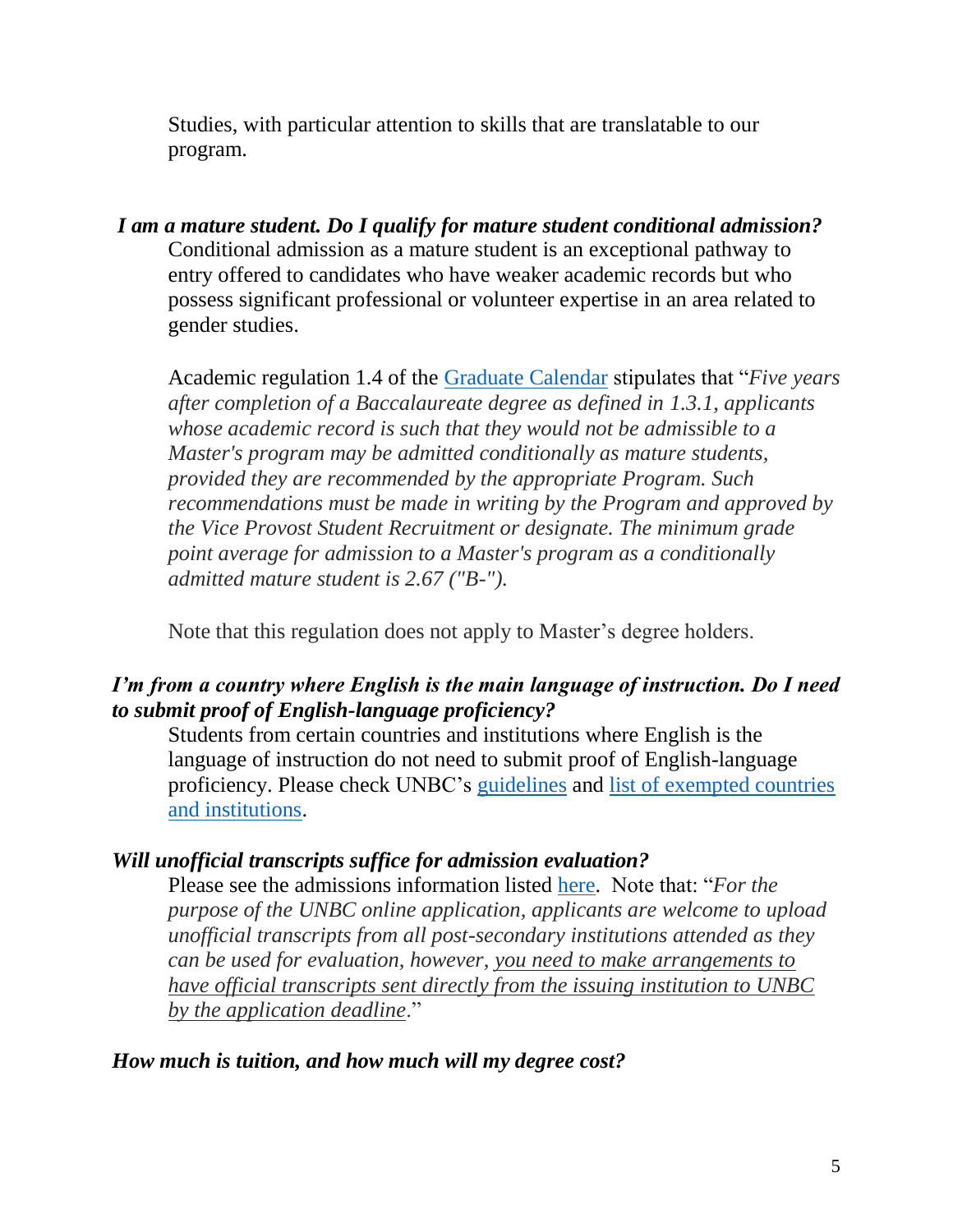Tuition for international and domestic graduate students is the same, though there are some additional fees for international students. To calculate your tuition, please consult [this table.](https://www.unbc.ca/finance/accounts-receivable/fees-unbc#Graduate) Please be aware that the tuition charge for our program is covered under "Basic Graduate Tuition." Note also that the listed tuition charge is *per semester*.

As of 1 September 2021, the minimum charge for a Master's degree is three semesters' tuition. Students completing a coursework degree should expect to pay this much *if* (and only if) they complete all requirements within three semesters.

From semesters three to six, students pay full tuition fees. Students who continue past six semesters (for example, some students completing a thesis or research paper) will pay a maintenance fee for the seventh and subsequent semesters of registration. This maintenance fee is approximately 1/3 of the regular tuition fee per semester.

All students also pay additional service fees every semester. These fees are detailed on the [same webpage](file:///C:/Users/jacquelineholler/Library/Containers/com.microsoft.Word/Data/Desktop/INTS%20chair%202020--2025%20/%20https/www.unbc.ca/finance/accounts-receivable/fees-unbc%23Graduate) as the tuition amounts.

# *Is funding available?*

[Funding](https://www.unbc.ca/financial-aid/graduate-awards-overview) is available on a competitive basis. The department also offers a small number of teaching assistantships every fall and winter term. These are advertised [online](https://www.unbc.ca/career-opportunities/current-graduate-teaching-assistantship-postings) every semester. Students who have been admitted for an upcoming semester should consult this webpage and apply for any appropriate assistantships.

Most of our students fund their own education through a combination of personal savings, scholarships, teaching assistantships, and paid part-time employment. Our faculty also sometimes have research opportunities for skilled graduate students.

### *I'm an international student. Am I eligible for funding?*

International students are eligible for many but not all of UNBC's scholarships. In addition to the scholarships listed [here,](https://www.unbc.ca/financial-aid/graduate-awards-overview) please review the "graduate awards" listed [here.](https://www.unbc.ca/sites/default/files/sections/financial-aid/awardsforinternationalstudentsapplicantsupdatedjuly2017.pdf) International students are also eligible for teaching assistantships.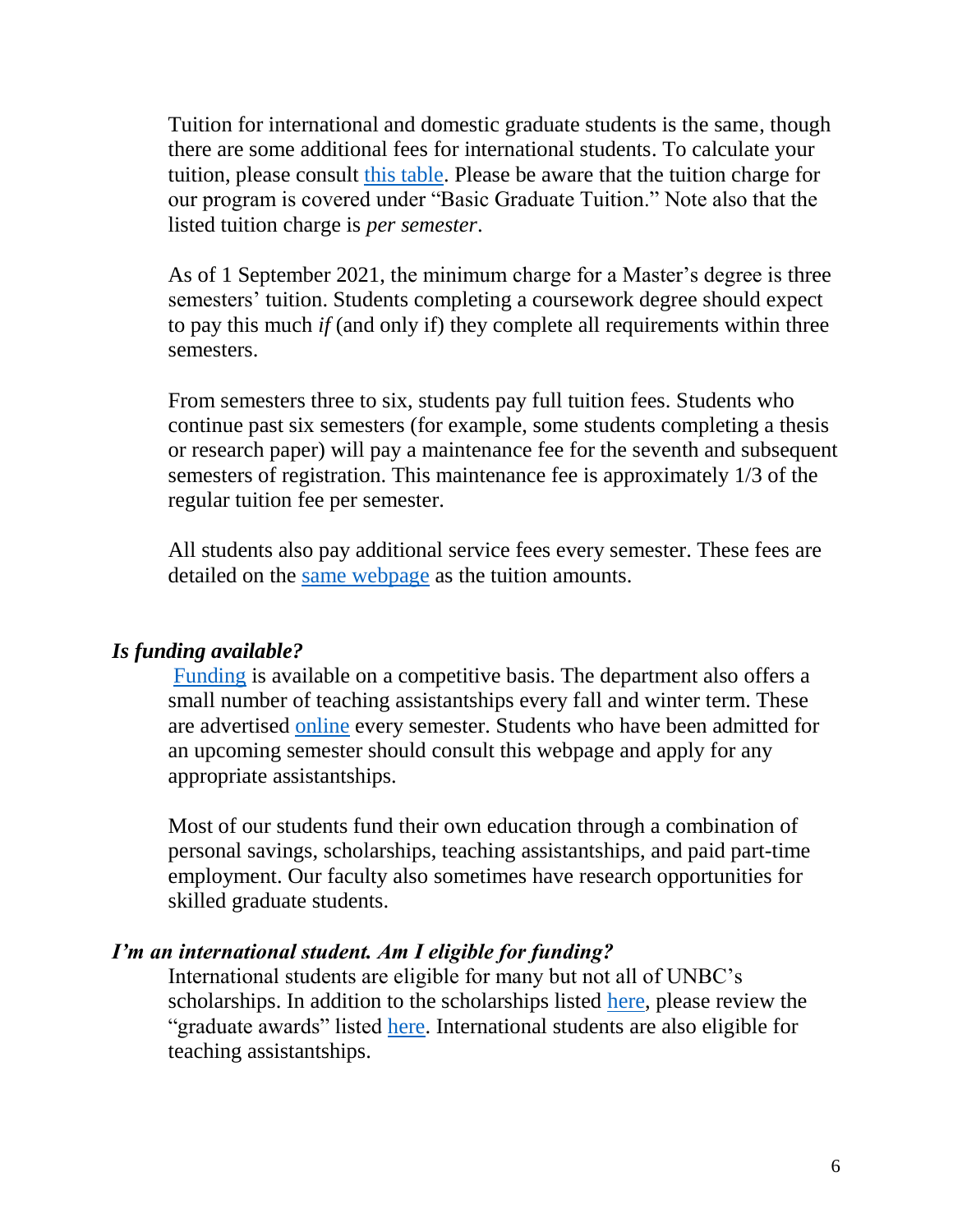### *How many credits is the Gender Studies MA degree?*

The GNDR MA degree is 24 credit hours in duration regardless of the stream chosen.

### *How long does it take to finish the MA GNDR degree?*

The coursework (major paper) degree may be completed in as little as three very busy full-time semesters, though completion in four or five semesters is more common.

A thesis degree may be completed in six or seven semesters, though some students have completed theses within five semesters, and some students find eight semesters more realistic.

The time required for any degree pathway is highly individual and dependent upon the personal circumstances of each student.

# *Will I study during the summers, or can I work during the summer semesters?*

Students are generally able to work part-time during the summer semesters, since few courses are offered.

However, thesis and major-paper students should maintain registration continuously unless on an approved leave and are expected to make progress during the summers. For example, a student in the major-paper (coursework) stream should commence work on the paper during the first summer of the program even if the remainder of the coursework is not complete.

All students should consult with their supervisors concerning summer registration and employment.

# *Can I transfer graduate credit from another university into my GNDR MA program?*

At the graduate level, acceptance of transfer credit is rare and done at the discretion of the department in exceptional cases. While there is a possibility of transferring coursework, the final decision in such cases is only made after your transcripts and application package are received and reviewed. For further information, please see regulation 4.1.6 [here.](https://www2.unbc.ca/calendar/graduate/admissions)

# *What is the grade requirement for graduation?*